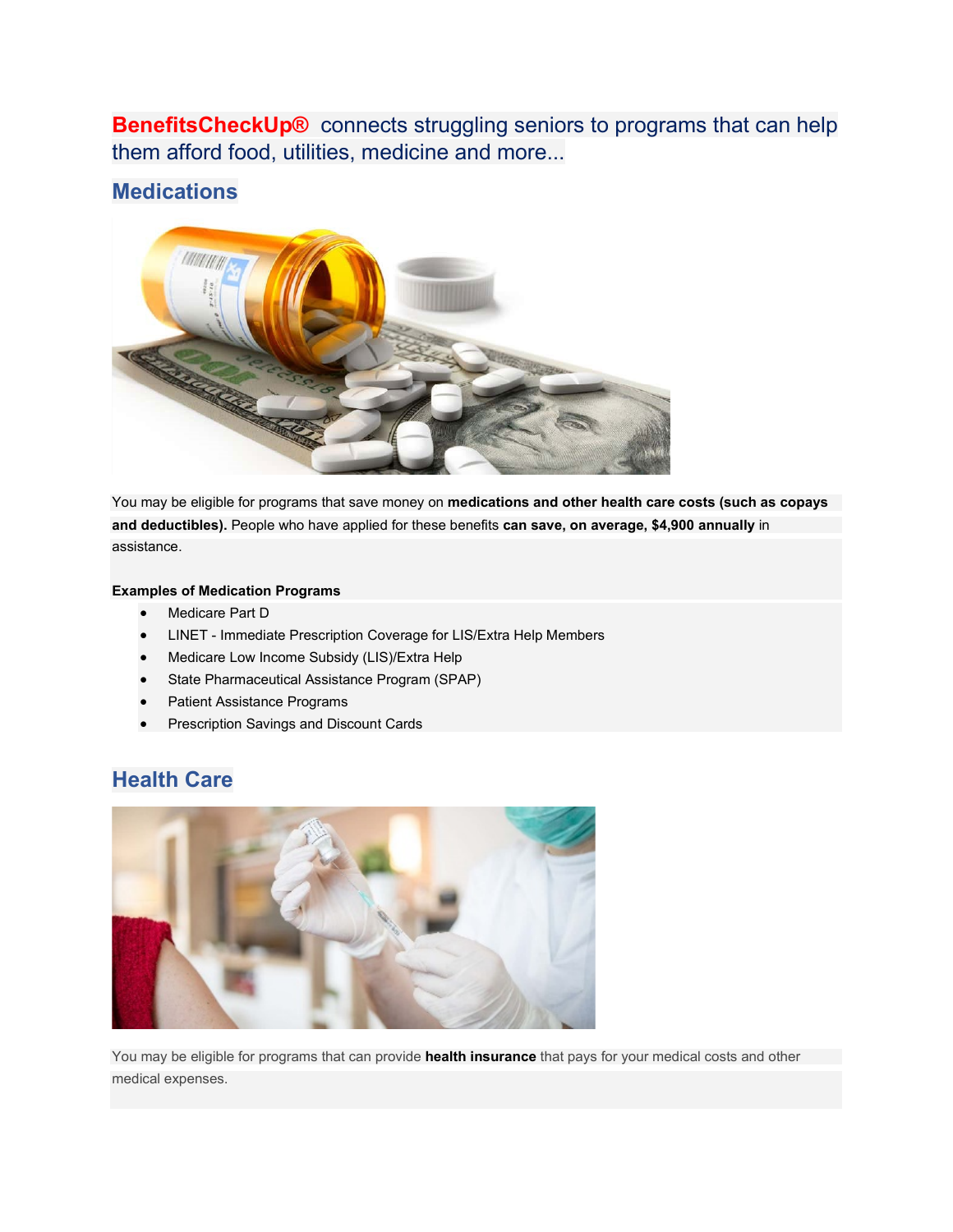Examples of Health Care Programs

- Medicare Savings Programs
- **State Medicaid Programs**
- Home and Community-Based Services (HCBS)
- Health Centers for Primary Health Care and Dental Services
- Program of All-inclusive Care for the Elderly (PACE)
- **Chore Services**

### **Income Assistance**



You may be able to get help from programs that can provide you with **cash assistance** so that you can have a minimum level of income to pay for basic needs such as: food, clothing,and shelter.

Examples of Income Assistance Programs

- Supplemental Security Income (SSI)
- **State Supplemental Income Program**
- General Assistance
- Retirement Programs
- **Pension**
- Information and Assistance Services

# **Food & Nutrition**

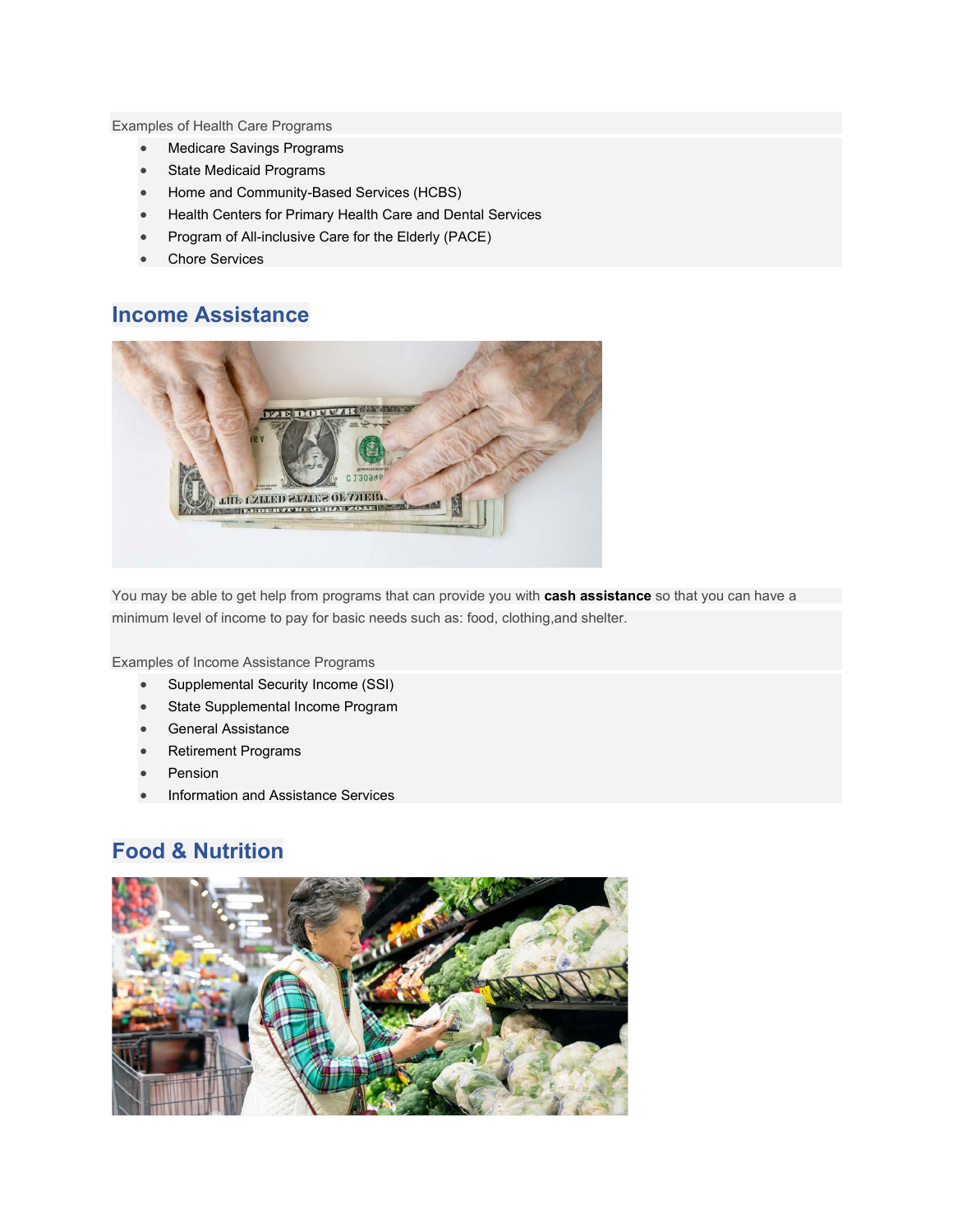You may be eligible for nutrition assistance programs that give you a **cash benefit** so that you can buy nutritional foods to help you stay healthy. You can also get help from **food / meal assistance** programs which can be delivered to your home or at various community locations.

Examplesof Food & Nutrition Programs

- Supplemental Nutrition Assistance Program (SNAP)
- Home Delivered and Congregate/Group Meals
- Commodity Supplemental Food Program (CSFP)
- The Emergency Food Assistance Program (TEFAP)
- Senior Farmers' Market Nutrition Program

# **Housing & Utilities**

You may be eligible for housing programs that can help you find and pay for **affordable housing or help you keep your home**. There are also **home repair** programs that can help you fix critical and safety issues found in your home or help pay for your household utilities (e.g. heating, cooling, and phone).

#### **Examples of Housing & Utilities Programs**

• HUD and Section 8 Housing Programs



- Low Income Home Energy Assistance Program (LIHEAP) and Weatherization
- Foreclosure Prevention & Assistance
- Lifeline and Link-Up Programs
- Safelink Wireless and Assurance Wireless Programs
- Home Repair and Renovation Programs